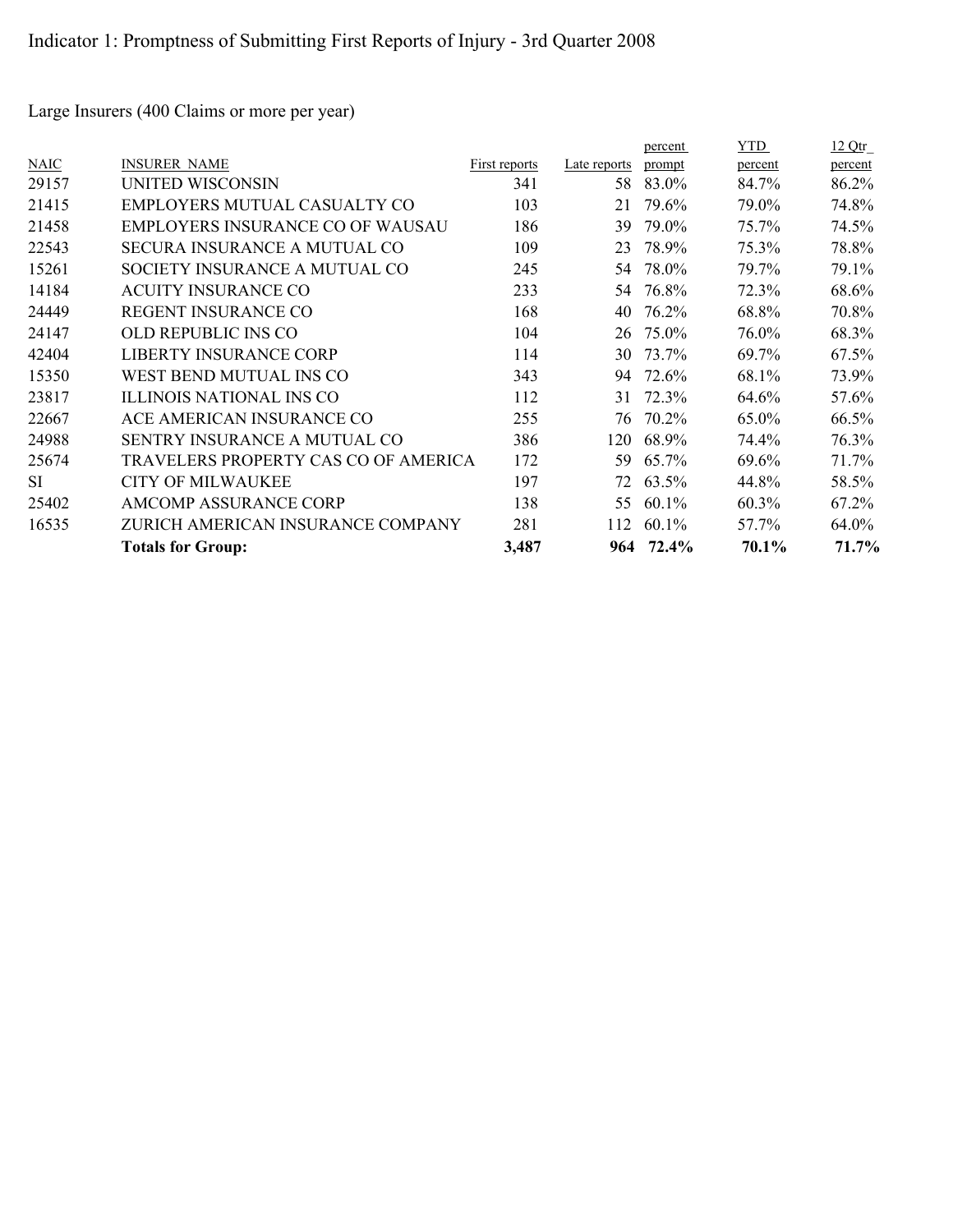Medium Size Insurers (65 -399 Claims or more per year)

|             |                                      |                |                     | percent  | <b>YTD</b> | 12Qtr   |
|-------------|--------------------------------------|----------------|---------------------|----------|------------|---------|
| <b>NAIC</b> | <b>INSURER NAME</b>                  | First reports  | Late reports prompt |          | percent    | percent |
| SI          | <b>MARTEN TRANSPORT LTD</b>          | 11             | $\theta$            | 100.0%   | 97.4%      | 97.0%   |
| 15377       | WESTERN NATIONAL MUTUAL INS CO       | 27             |                     | 2 92.6%  | 93.2%      | 87.2%   |
| 30104       | HARTFORD UNDERWRITERS INS CO         | 10             | $\theta$            | 100.0%   | 91.7%      | 64.6%   |
| SI          | <b>GENERAL MOTORS CORPORATION</b>    | 7              | $\mathbf{1}$        | 85.7%    | 90.0%      | 89.7%   |
| 11527       | LEAGUE OF WIS MUNICIPALITIES MUTUAL  | 37             | 7 <sup>1</sup>      | 81.1%    | 86.5%      | 86.9%   |
| 13935       | FEDERATED MUTUAL INS CO              | 28             | 6                   | 78.6%    | 86.4%      | 87.5%   |
| <b>SI</b>   | <b>TARGET CORP (STORES)</b>          | 12             | 4                   | 66.7%    | 85.1%      | 78.1%   |
| 19038       | TRAVELERS CASUALTY & SURETY CO       | $\overline{7}$ | 3                   | 57.1%    | 84.4%      | 81.3%   |
| 11374       | <b>SFM MUTUAL INS CO</b>             | 45             | 8                   | 82.2%    | 83.7%      | 85.9%   |
| 21407       | <b>EMCASCO INSURANCE CO</b>          | 37             | 6                   | 83.8%    | 83.5%      | 79.6%   |
| 19259       | SELECTIVE INS CO OF SOUTH CAROLINA   | 13             | $\theta$            | 100.0%   | 82.7%      | 83.1%   |
| 14303       | <b>INTEGRITY MUTUAL INS CO</b>       | 51             | 9                   | 82.4%    | 82.5%      | 82.5%   |
| SI          | NEWPAGE WISCONSIN SYSTEM INC         | 13             | 3                   | 76.9%    | 82.1%      | 68.8%   |
| 10166       | ACCIDENT FUND INS CO OF AMERICA      | 79             | 13                  | 83.5%    | 82.1%      | 86.1%   |
| 11371       | <b>GREAT WEST CASUALTY CO</b>        | 16             | $\overline{2}$      | 87.5%    | 81.4%      | 76.7%   |
| 11150       | <b>ARCH INSURANCE CO</b>             | 13             | $\theta$            | 100.0%   | 81.2%      | 81.3%   |
| 23442       | PATRIOT GENL INS CO                  | 20             | 3                   | 85.0%    | 81.1%      | 74.0%   |
| 20508       | VALLEY FORGE INS CO                  | 50             | $\tau$              | 86.0%    | 81.0%      | 78.7%   |
| 12006       | DISTRICTS MUTUAL INS                 | $8\phantom{1}$ | 2                   | 75.0%    | 80.0%      | 78.3%   |
| 26069       | WAUSAU BUSINESS INS CO               | 106            | 20                  | 81.1%    | 79.5%      | 77.0%   |
| SI          | DEPT OF ADMINISTRATION               | 85             | 20                  | 76.5%    | 79.4%      | 76.4%   |
| SI          | SCHNEIDER NATIONAL CARRIERS INC      | 21             |                     | 4 81.0%  | 77.6%      | 79.6%   |
| 40142       | AMERICAN ZURICH INS CO               | 33             | 7                   | 78.8%    | 77.5%      | 77.5%   |
| 14176       | HASTINGS MUTUAL INS CO               | 15             | $\overline{3}$      | 80.0%    | 77.2%      | 76.6%   |
| 19380       | AMERICAN HOME ASSURANCE CO           | 28             | 6                   | 78.6%    | 76.8%      | 67.1%   |
| 26042       | WAUSAU UNDERWRITERS INS CO           | 111            | 24                  | 78.4%    | 76.5%      | 79.0%   |
| 11250       | <b>COMMUNITY INS CORP</b>            | $\overline{4}$ | 1                   | 75.0%    | 76.5%      | 80.8%   |
| 23434       | MIDDLESEX INSURANCE CO               | 44             | 11                  | 75.0%    | 75.7%      | 72.4%   |
| 25682       | TRAVELERS INDEMNITY CO OF CT THE     | 64             | 25                  | 60.9%    | 74.9%      | 72.5%   |
| 31895       | AMERICAN INTERSTATE INS CO           | 28             |                     | 7 75.0%  | 74.2%      | 74.3%   |
| 18988       | <b>AUTO OWNERS INS CO</b>            | 37             |                     | 11 70.3% | 74.0%      | 75.9%   |
| 23787       | NATIONWIDE MUTUAL INS CO             | 33             |                     | 10 69.7% | 73.9%      | 59.3%   |
| 19950       | WILSON MUTUAL INS CO                 | 72             |                     | 19 73.6% | 73.3%      | 70.9%   |
| 26425       | <b>WAUSAU GENERAL INS CO</b>         | 31             |                     | 7 77.4%  | 72.5%      | 74.2%   |
| 25666       | TRAVELERS INDEMNITY CO OF AMERICA TH | 27             |                     | 10 63.0% | 71.8%      | 74.1%   |
| 10677       | CINCINNATI INSURANCE CO THE          | 64             |                     | 20 68.8% | 71.5%      | 73.3%   |
| 19410       | COMMERCE & INDUSTRY INS CO           | 70             |                     | 18 74.3% | 71.0%      | 66.1%   |
| 43575       | INDEMNITY INSURANCE CO OF NORTH AMER | 14             |                     | 5 64.3%  | 70.9%      | 69.3%   |
| 20443       | CONTINENTAL CASUALTY CO              | 13             | 2                   | 84.6%    | 70.5%      | 75.7%   |
| 35386       | FIDELITY & GUARANTY INS CO           | 39             |                     | 13 66.7% | 68.9%      | 66.0%   |
| 15091       | RURAL MUTUAL INS CO                  | 94             |                     | 36 61.7% | 68.4%      | 74.5%   |
| 23035       | LIBERTY MUTUAL FIRE INS CO           | 59             |                     | 16 72.9% | 68.1%      | 70.4%   |
| 19429       | INSURANCE COMPANY OF STATE OF PA THE | 65             |                     | 21 67.7% | 67.9%      | 64.3%   |
| 29459       | TWIN CITY FIRE INS CO                | 53             |                     | 13 75.5% | 67.0%      | 60.9%   |
| 19445       | NATIONAL UNION FIRE INS CO OF PITTSB | 41             |                     | 16 61.0% | 66.7%      | 68.1%   |
| 24414       | <b>GENERAL CAS CO OF WI</b>          | 41             | 9                   | 78.0%    | 66.4%      | 69.1%   |
| 20494       | TRANSPORTATION INSURANCE CO          | 64             | 19                  | 70.3%    | 66.4%      | 71.2%   |
|             | KOHLER CO                            | 36             |                     | 20 44.4% | 66.3%      | 85.2%   |
| SI          |                                      |                |                     |          |            |         |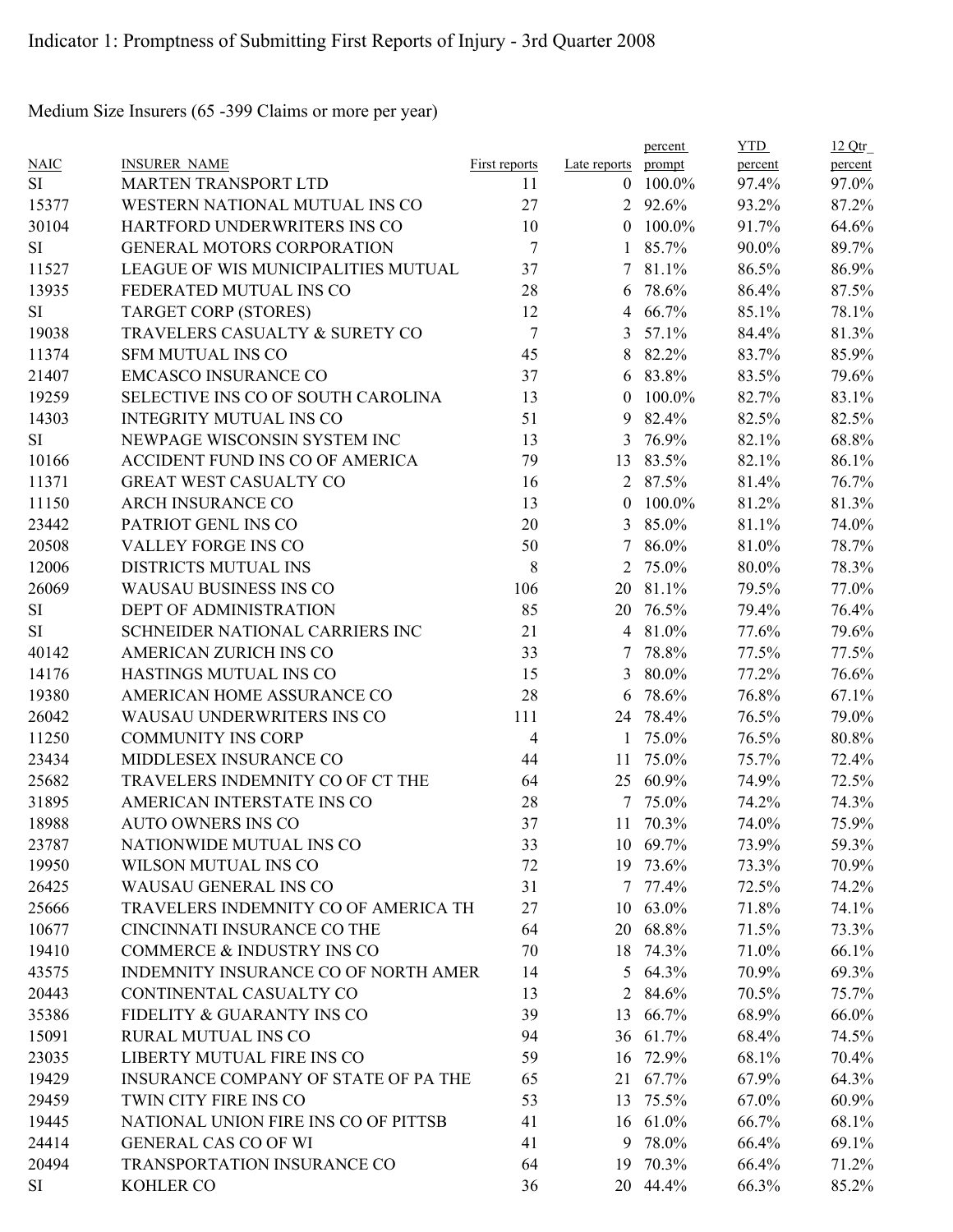|             |                                  |               |              | percent         | YTD     | <u>12 Qtr</u> |
|-------------|----------------------------------|---------------|--------------|-----------------|---------|---------------|
| <b>NAIC</b> | <b>INSURER NAME</b>              | First reports | Late reports | prompt          | percent | percent       |
| 23841       | NEW HAMPSHIRE INSURANCE CO       | 100           | 35           | 65.0%           | 66.3%   | 64.8%         |
| 24830       | CITIES & VILLAGES MUTUAL INS CO  | 27            | 10-          | 63.0%           | 66.2%   | 70.9%         |
| 37885       | XL SPECIALTY INSURANCE COMPANY   | 33            | 8            | 75.8%           | 66.1%   | 72.0%         |
| SI.         | MILWAUKEE TRANSPORT SERVICES INC | 30            | 12           | 60.0%           | 65.3%   | 76.8%         |
| 20281       | FEDERAL INSURANCE CO             | 44            |              | 14 68.2%        | 65.1%   | 51.4%         |
| 19275       | AMERICAN FAMILY MUTUAL INS CO    | 49            |              | 20 59.2%        | 64.1%   | 75.0%         |
| SI          | <b>CITY OF MADISON</b>           | 42            | 14           | 66.7%           | 59.3%   | 44.8%         |
| 23043       | LIBERTY MUTUAL INS CO            | 75            | 29           | 61.3%           | 53.3%   | 62.0%         |
| 13986       | FRANKENMUTH MUTUAL INS CO        | 60            | 35           | 41.7%           | 51.3%   | 53.8%         |
| 31003       | TRI STATE INS CO OF MN           | 44            |              | $3\quad 93.2\%$ | 49.2%   | 47.5%         |
| 36919       | <b>HAWKEYE SECURITY INS CO</b>   | 6             |              | 6 $0.0\%$       | 46.7%   | 69.8%         |
| <b>SI</b>   | UW-SYSTEM ADMINISTRATION         | 34            | 17           | 50.0%           | 43.4%   | 44.4%         |
| 24228       | PEKIN INSURANCE CO               | 21            | 15           | 28.6%           | 32.6%   | 51.2%         |
| SI          | MILWAUKEE BOARD OF SCHOOL DIR    | 47            | 33           | 29.8%           | 20.5%   | 27.3%         |
| SI          | <b>COUNTY OF MILWAUKEE</b>       | 44            | 44           | $0.0\%$         | $3.4\%$ | $2.7\%$       |
|             | <b>Totals for Group:</b>         | 2,532         |              | 764 69.8%       | 69.2%   | 69.3%         |

Medium Size Insurers (65 -399 Claims or more per year)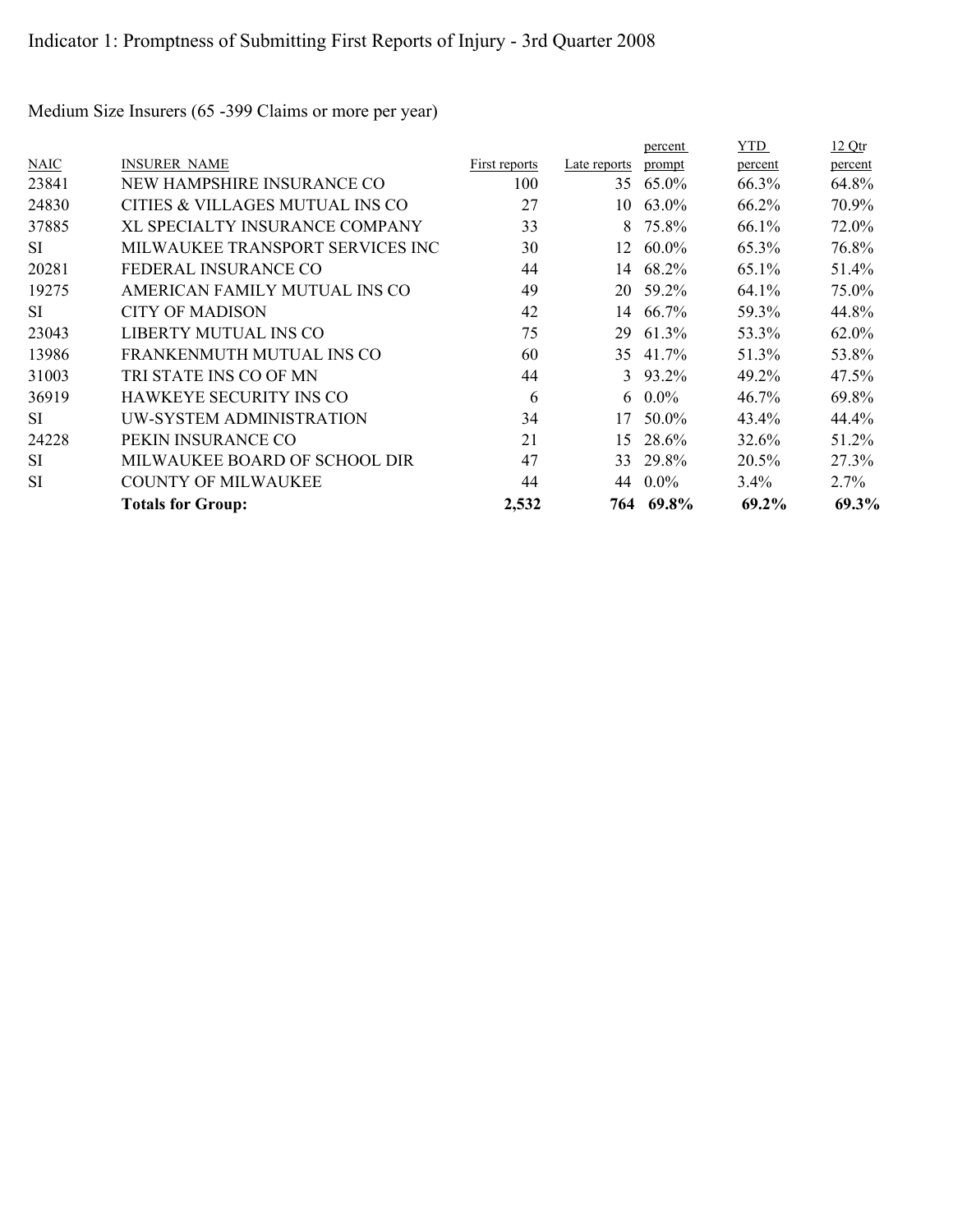Small Size Insurers (Less than 65 Claims per year)

|             |                                      |                         |                     | percent         | <b>YTD</b> | 12Qtr   |
|-------------|--------------------------------------|-------------------------|---------------------|-----------------|------------|---------|
| <b>NAIC</b> | <b>INSURER NAME</b>                  | First reports           | Late reports prompt |                 | percent    | percent |
| SI          | USF HOLLAND INC                      | 7                       | $\theta$            | 100.0%          | 97.3%      | 93.8%   |
| <b>SI</b>   | FEDEX FREIGHT EAST                   | 3                       | 1                   | 66.7%           | 75.0%      | 89.7%   |
| $\rm SI$    | WISCONSIN BELL INC                   | 10                      | 1                   | 90.0%           | 88.4%      | 89.0%   |
| 14117       | <b>GRINNELL MUT REINSUR CO</b>       | 8                       | $\overline{2}$      | 75.0%           | 86.4%      | 88.9%   |
| SI          | BRUNSWICK CORPORATION                | 6                       | $\mathbf{0}$        | 100.0%          | 90.0%      | 88.5%   |
| SI          | <b>COUNTY OF OUTAGAMIE</b>           | 1                       | $\theta$            | 100.0%          | 90.9%      | 86.7%   |
| SI          | <b>BRIGGS &amp; STRATTON CORP</b>    | 6                       | 1                   | 83.3%           | 80.0%      | 86.1%   |
| SI          | KENOSHA UNIFIED SCHOOL DISTRICT      | $\overline{\mathbf{c}}$ | $\theta$            | 100.0%          | 77.8%      | 85.5%   |
| 20109       | BITUMINOUS FIRE & MARINE INS CO      | $\overline{2}$          | $\theta$            | 100.0%          | 91.7%      | 84.8%   |
| 22322       | <b>GREENWICH INSURANCE CO</b>        | $\boldsymbol{0}$        | $\theta$            | $0.0\%$         | 50.0%      | 84.0%   |
| 10120       | EVEREST NATIONAL INS CO              |                         | 1                   | $0.0\%$         | $0.0\%$    | 82.5%   |
| SI          | <b>COUNTY OF WASHINGTON</b>          | 5                       | $\boldsymbol{0}$    | 100.0%          | 90.0%      | 82.2%   |
| 25976       | UTICA MUTUAL INS CO                  | 5                       | $\overline{2}$      | $60.0\%$        | 76.2%      | 80.8%   |
| 21180       | <b>SENTRY SELECT</b>                 | $\overline{2}$          | $\theta$            | 100.0%          | 80.0%      | 80.0%   |
| 23108       | LUMBERMEN'S UNDERWRITING ALLIANCE US | $\overline{c}$          | $\theta$            | 100.0%          | 94.4%      | 79.7%   |
| 14508       | MICHIGAN MILLERS MUTUAL INS CO       | 9                       | 1                   | 88.9%           | 81.8%      | 78.6%   |
| 13021       | UNITED FIRE & CASUALTY CO            | 9                       | 1                   | 88.9%           | 84.8%      | 78.3%   |
| SI          | <b>COUNTY OF ROCK</b>                | 4                       | 1                   | 75.0%           | 57.1%      | 77.2%   |
| 36463       | DISCOVER PROPERTY & CASUALTY INSURAN | 13                      | 4                   | 69.2%           | 76.2%      | 76.9%   |
| 18767       | CHURCH MUTUAL INSURANCE CO           | 7                       | 3                   | 57.1%           | 67.6%      | 74.8%   |
| 26956       | WIS COUNTY MUTUAL INS CORP           | 11                      | 5                   | 54.5%           | 47.6%      | 74.3%   |
| 34207       | WESTPORT INSURANCE CORPORATION       | $\overline{4}$          | 1                   | 75.0%           | 56.3%      | 74.3%   |
| 19402       | AIG CASUALTY CO                      | 15                      | 4                   | 73.3%           | 76.7%      | 74.2%   |
| SI          | STOUGHTON TRAILERS, LLC              | $\boldsymbol{0}$        | $\theta$            | $0.0\%$         | 50.0%      | 73.9%   |
| 20427       | AMERICAN CASUALTY CO OF READING PA   | 0                       | $\theta$            | $0.0\%$         | 100.0%     | 73.8%   |
| 20478       | NATIONAL FIRE INS CO OF HARTFORD     | 8                       | 4                   | 50.0%           | 61.9%      | 73.3%   |
| 21261       | ELECTRIC INSURANCE CO                | $\overline{4}$          | 1                   | 75.0%           | 66.7%      | 73.2%   |
| SI          | P&H MINING EQUIPMENT INC             | 15                      | $\overline{2}$      | 86.7%           | 73.9%      | 72.7%   |
| 10472       | <b>CAPITOL INDEMNITY CORP</b>        | 9                       | 1                   | 88.9%           | 84.6%      | 72.6%   |
| 14591       | MILWAUKEE INS COMPANY                | 11                      | 4                   | 63.6%           | 75.9%      | 70.0%   |
| 26247       | AMERICAN GUARANTEE & LIABILITY INS C | 6                       | 4                   | 33.3%           | 40.0%      | 67.8%   |
| SI          | COOPER POWER SYSTEMS LLC             | 4                       |                     | $1\quad 75.0\%$ | 71.0%      | 67.4%   |
| 29424       | HARTFORD CASUALTY INS CO             | 8                       |                     | $0$ 100.0%      | 83.9%      | 67.4%   |
| 33588       | FIRST LIBERTY INS CORP THE           | 4                       |                     | 1 75.0%         | 38.9%      | 67.0%   |
| 19682       | HARTFORD FIRE INSURANCE CO           | 12                      |                     | 1 91.7%         | 80.0%      | 66.9%   |
| SI          | CHRYSLER LLC                         | $\boldsymbol{0}$        | $\overline{0}$      | $0.0\%$         | 50.0%      | 66.7%   |
| 10642       | CHEROKEE INSURANCE CO                | $\boldsymbol{0}$        | $\overline{0}$      | $0.0\%$         | 50.0%      | 66.4%   |
| 33600       | L M INSURANCE CORP                   | 10                      | 4                   | 60.0%           | 64.4%      | 65.8%   |
| 13714       | PHARMACISTS MUTUAL INS CO            | 5                       | 2                   | $60.0\%$        | 50.0%      | 64.7%   |
| 26662       | MILWAUKEE CASUALTY INSURANCE CO      | 2                       | $\theta$            | 100.0%          | 61.5%      | 64.2%   |
| SI          | WISCONSIN ELECTRIC POWER COMPANY     | 3                       | $\mathbf{1}$        | 66.7%           | $60.0\%$   | 62.5%   |
| SI          | <b>COUNTY OF SHEBOYGAN</b>           | 3                       |                     | 2 33.3%         | 72.7%      | 62.1%   |
| 24767       | ST PAUL FIRE & MARINE INS CO         | 8                       |                     | 3 $62.5\%$      | 58.3%      | 62.0%   |
|             |                                      |                         |                     |                 |            |         |
| 25887       | UNITED STATES FIDELITY & GUARANTY CO | 4                       | 3                   | 2 50.0%         | 47.6%      | 61.9%   |
| SI          | <b>CITY OF KENOSHA</b>               | 6                       |                     | 50.0%           | 50.0%      | 60.9%   |
| 10239       | <b>SECURA SUPREME</b>                | 0                       | $\overline{0}$      | $0.0\%$         | $0.0\%$    | 60.3%   |
| 21113       | UNITED STATES FIRE INS CO            | 7                       |                     | 4 42.9%         | 46.2%      | 60.2%   |
| 41394       | BENCHMARK INSURANCE CO               |                         |                     | $0$ 100.0%      | 62.5%      | 60.2%   |